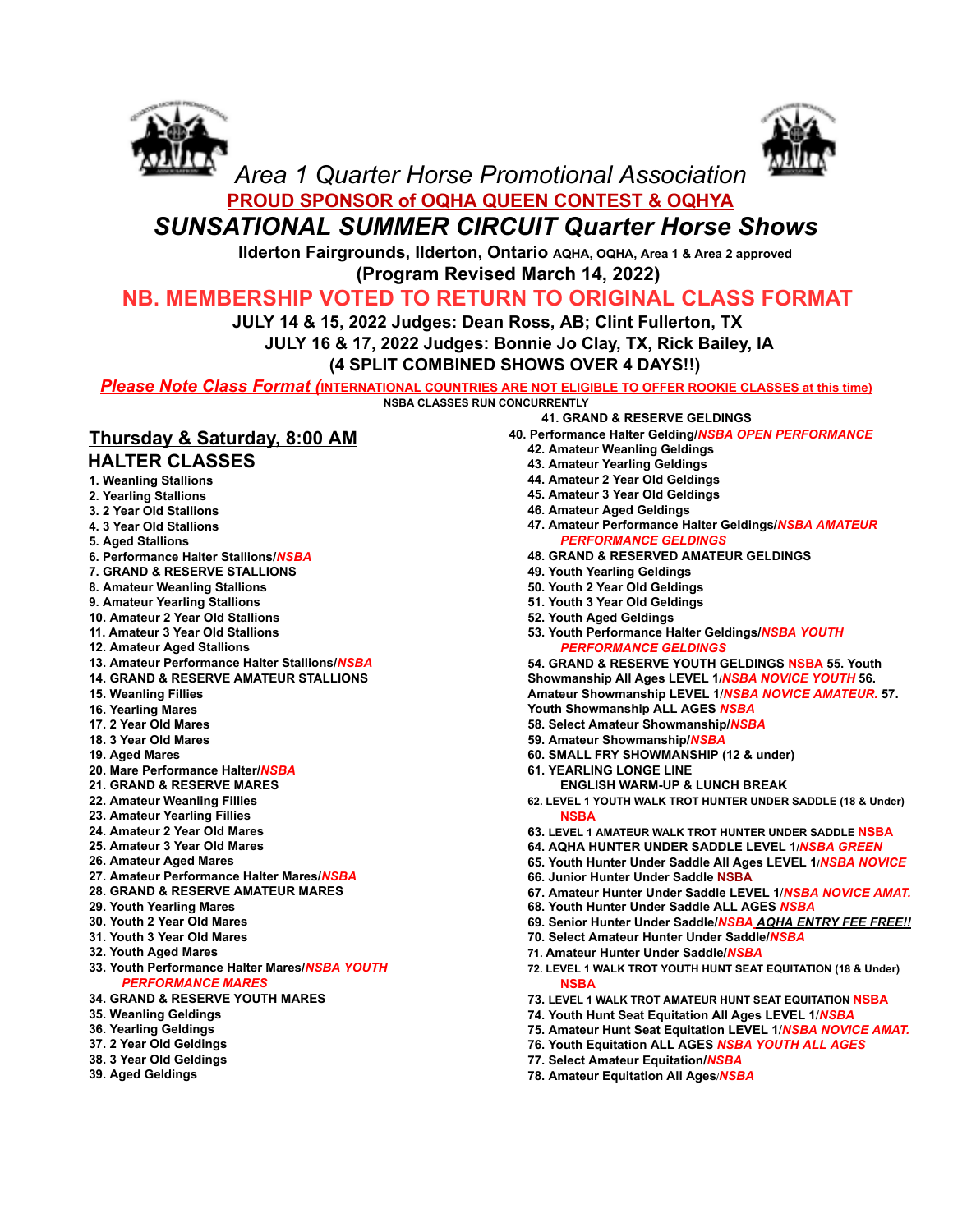- **79. Open Pleasure Driving**
- **80. Amateur Pleasure Driving**
- **81. AQHA WESTERN RIDING LEVEL 1/***NSBA GREENOPEN*
- **82. Youth Western Riding LEVEL 1/***NSBA NOVICE YOUTH*
- **83. Amateur Western Riding LEVEL 1/***NSBA NOVICE AMATEUR*
- **84. Open Western Riding**/*NSBA*
- *85.* **Youth Western Riding/***NSBA*

*86. Amateur Western Riding/NSBA*

#### *Friday & Sunday 8:00 a.m*

- **87. LEVEL 1 AMATEUR WALK TROT TRAIL NSBA**
- **88. LEVEL 1 YOUTH WALK TROT TRAIL (18 & Under) NSBA**
- **89. AQHA TRAIL LEVEL 1/***NSBA GREEN OPEN TRAIL*
- **90. Youth Trail LEVEL 1/***NSBA NOVICE YOUTH*
- **91. Amateur Trail** (All Ages) **Rookie NSBA**
- **92. Amateur Trail LEVEL 1/***NSBA NOVICE AMATEUR*
- **93. Open Trail/***NSBA*
- **94. Youth Trail (All Ages)/***NSBA*
- **95. Select Amateur Trail/***NSBA*
- **96. Amateur Trail (All Ages)/***NSBA*

**97. SMALL FRY Walk/Jog Horsemanship (12 & under) 98. Lead Line Horsemanship/Equitation (7 & Under) 99. LEVEL 1 WALK TROT YOUTH WESTERN PLEASURE (18 & Under) NSBA**

**100. LEVEL 1 AMATEUR WALK TROT WESTERN PLEASURE NSBA 101. 2 Year Old Snaffle Bit Western Pleasure NSBA 102. AQHA WESTERN PLEASURE LEVEL 1/***NSBA GREEN OPEN* **103. Youth Western Pleasure All Ages LEVEL 1/***NSBA NOVICE* **104. Junior Western Pleasure/***NSBA OPEN*

- **105. Amateur Western Pleasure LEVEL 1/***NSBA NOVICE AMATEUR* **106. Youth Western Pleasure ALL AGES** *NSBA*
- **107. Select Amateur Western Pleasure/***NSBA*
- **108. Amateur Western Pleasure All Ages/***NSBA*

**109. Senior Western Pleasure/***NSBA AQHA ENTRY FEE FREE!!*

**110. LEVEL 1 WALK TROT YOUTH HORSEMANSHIP (18 & Under) NSBA**

- **111. LEVEL 1 WALK TROT AMATEUR HORSEMANSHIP NSBA**
- **112. Youth Horsemanship All Ages LEVEL 1/***NSBA NOVICE YOUTH*
- **113. Amateur Horsemanship LEVEL 1/***NSBA NOVICE AMATEUR*
- **114. Youth Horsemanship ALL AGES (New!!)***NSBA*
- **115. Select Amateur Horsemanship/***NSBA*
- *116.* **Amateur Horsemanship All Ages/***NSBA*

#### **Friday ONLY 5:00 p.m (Under 4 Judges)**

- **117. Open Barrel Race**
- **118. Youth Rookie Barrels**
- **119. Youth Barrels LEVEL 1 (Novice)**
- **120. Amateur Barrels LEVEL 1 (Novice)**
- **121. Youth Barrel Race**
- **122. Amateur Barrel Race**
- **123. Open Pole Bending**
- **124. Youth Pole Bending LEVEL 1 (Novice)**
- **125. Amateur Pole Bending LEVEL 1 (Novice)**
- **126. Youth Pole Bending LEVEL 3**
- **127. Amateur Pole Bending LEVEL 3**
- **128. Youth Ranch Riding LEVEL 1 (Novice) NSBA**
- **129. Amateur Ranch Riding LEVEL 1 (Novice) NSBA**
- **130. Youth Ranch Riding/***NSBA YOUTH RANCH RIDING*
- **131. Amateur Ranch Riding/***NSBA AMATEUR RANCH RIDING*
- **132. Ranch Riding/***NSBA OPEN RANCH RIDING*
- **133. Amateur Reining LEVEL 1 (Novice)**
- **134. Youth Reining LEVEL 1 (Novice)**
- **135. Open Reining**
- **136. Amateur Reining**
- **137. Youth Reining**

#### *138.* **Ranch Trail**

#### **ENTRY FEES:**

**Youth: Level 1 (novice) : \$12. per class per judge (s/c show) Amateur Level 1 (novice): \$12. per class per judge (s/c show) Amateur & Select Amateur \$12 per class per judge (s/c show) Youth classes: \$12. per class per judge (s/c show) Open: \$12. per class/ judge (s/c show)**

**NSBA CLASSES: (Under 1 judge per show) \$6.00 per class or** *Including Performance Halter Classes \$30.00 ALL IN FEE PER HORSE PER JUDGE*

**LEVEL 1 YOUTH & AMATEUR WALK TROT CLASSES: \$6.00 per class per judge (Exhibitor may not show in Corresponding Lope/Canter Class for that show)**

**Small Fry Classes (12 & Under): \$6.00 per horse per judge (s/c show) Office Fee: \$12.00 per horse per judge (s/c show) Drug Test Fee: \$3.00 per horse per judge (s/c show) A.Q.H.A. Processing Fee: \$11.00. per horse per judge (s/c show) Trail Course Maintenance Fee: \$3.00 per horse (s/c show) Shavings : \$9.00 Bag (Regular) or \$12.00 (Quick Pick) ALL IN WEEKEND FEE: \$340.00 Per Horse (INCL.-All AQHA CLASSES, OFFICE FEES, AQHA PROCESSING FEE, DRUG TESTING FEES) STALLS \$175.00 UNTIL JUNE 30, FIRST COME FIRST SERVED BASIS with CHEQUES dated no later than JUNE 30, 2022. Shavings and Hydro Extra if applicable (Hookups: \$80.00)**

**INDOOR ARENA Available in case of Inclement Weather** *Show management reserves the right to make*

*necessary changes to schedule*

**SHOW MANAGER Ken McLellan (519)-289-5526 Email: ken.m.mclellan@gmail.com STALL CONTACT – Area 1 Treasurer – (519)-864-4333 or fax (519)-864-1138**

**or Email: [area1qhtreasurer@gmail.com](mailto:area1qhtreasurer@gmail.com) Cheques payable to Area 1 QH Promotional Assoc.**

HI. PT. ALL AROUNDS: NOVICE AMATEUR; AMATEUR ALL AGES, SELECT AMATEUR, LEVEL 1 YOUTH LEVEL 1 AMATEUR & HIGH



POINT ALL AROUND OPEN HORSE **Embroidered Foldable Aluminum Sports Chairs**

*Co-Sponsored by Ken & Glenda McLellan & AREA 1* HI PT LEVEL 1 WALK TROT YOUTH & LEVEL 1 AMATEUR WALK TROT:

Awards To Be Announced

*NB. NOTE: ALL EXHIBITORS MUST SHOW IN A MINIMUM OF 3 CLASSES which may include HALTER CLASS)***TO BE ELIGIBLE FOR HIGH POINT ALL AROUND AWARDS**